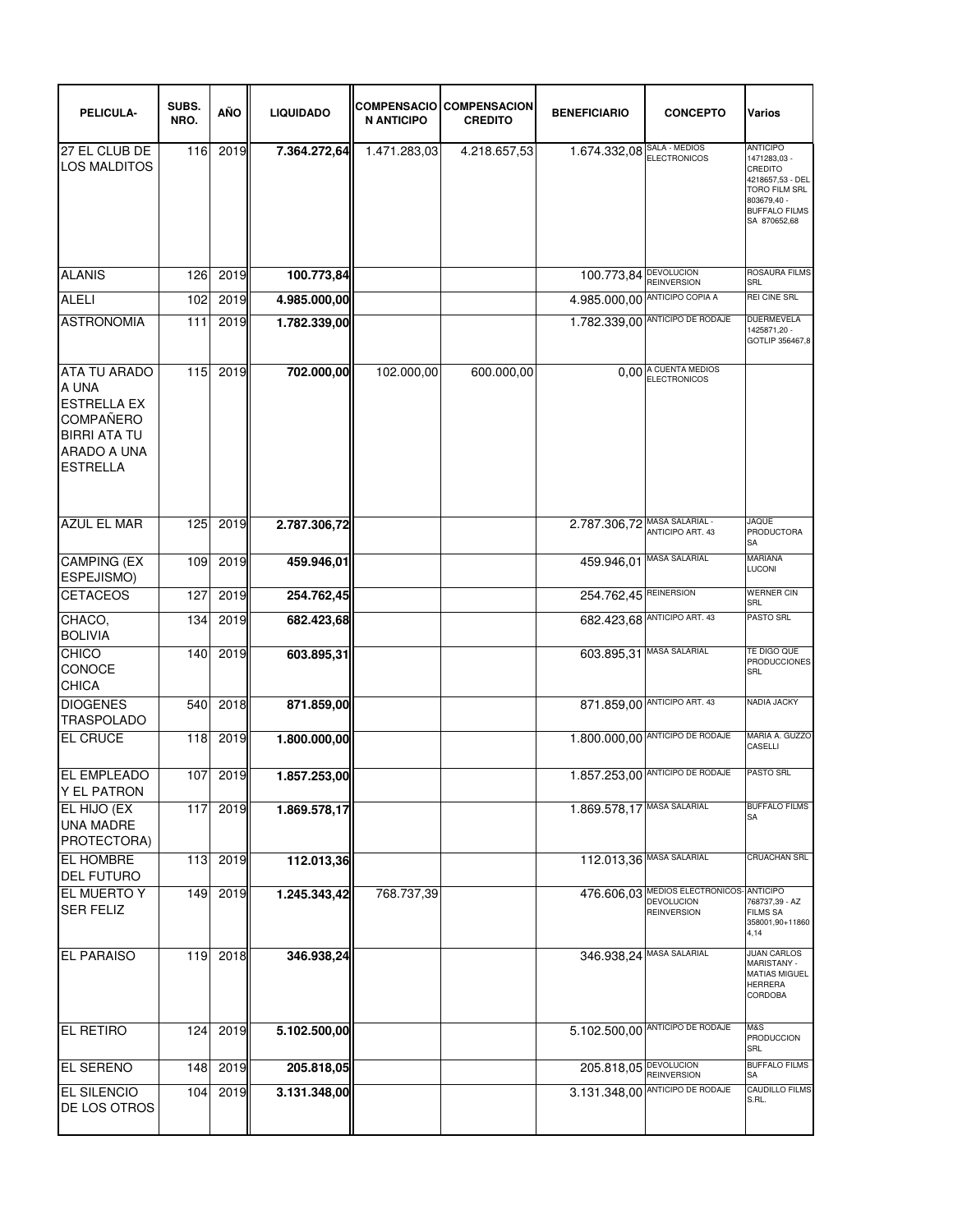| PELICULA-                                                                                                     | SUBS.<br>NRO. | AÑO      | <b>LIQUIDADO</b> | <b>N ANTICIPO</b> | <b>COMPENSACIO COMPENSACION</b><br><b>CREDITO</b> | <b>BENEFICIARIO</b>                        | <b>CONCEPTO</b>                                                                                             | <b>Varios</b>                                                                                                                                                                                                  |
|---------------------------------------------------------------------------------------------------------------|---------------|----------|------------------|-------------------|---------------------------------------------------|--------------------------------------------|-------------------------------------------------------------------------------------------------------------|----------------------------------------------------------------------------------------------------------------------------------------------------------------------------------------------------------------|
| <b>EL SILENCIO</b><br><b>DEL CAZADOR</b>                                                                      | 122           | 2019     | 3.487.879,84     |                   |                                                   | 3.487.879,84 MASA SALARIAL                 |                                                                                                             | <b>DOMENICA</b><br>FILMS S.R.L                                                                                                                                                                                 |
| EL TIO                                                                                                        | 141           | 2019     | 1.726.058,18     |                   |                                                   | 1.726.058,18 MASA SALARIAL                 |                                                                                                             | PENSA & ROCCA<br>PROD SRL                                                                                                                                                                                      |
| EL ULTIMO<br><b>INMORTAL</b>                                                                                  | 108           | 2019     | 2.707.797,07     |                   |                                                   | 2.707.797,07                               | <b>MASA SALARIAL</b>                                                                                        | BOYA FILMS S.A.                                                                                                                                                                                                |
| <b>EMILIA</b>                                                                                                 | 110           | 2019     | 5.102.500,00     |                   |                                                   |                                            | 5.102.500,00 ANTICIPO DE RODAJE                                                                             | <b>TAREA FINA SRL</b>                                                                                                                                                                                          |
| <b>ENCANDILAN</b><br>LUCES, VIAJE<br><b>PSICOTROPIC</b><br>O CON LOS<br><b>SIQUICOS</b><br><b>LITORALEÑOS</b> | 653           | 2018     | 444.000,00       |                   |                                                   |                                            | 444.000,00 ANTICIPO ART. 43                                                                                 | <b>BERMUDEZ</b><br>222000 - DI<br><b>BITONTO 222000</b>                                                                                                                                                        |
| <b>GUARANI</b>                                                                                                | 121           | 2019     | 131.355,05       |                   |                                                   | 131.355,05 DEVOLUCION                      |                                                                                                             | <b>SALTA UNA</b><br><b>RANA SRL</b>                                                                                                                                                                            |
| <b>HOJAS</b><br><b>VERDES DE</b><br><b>OTOÑO</b>                                                              | 136           | 2019     | 1.824.723,72     |                   |                                                   | 1.824.723,72                               | <b>MASA SALARIAL</b>                                                                                        | <b>FABIO RAMON</b><br><b>JUNCO</b>                                                                                                                                                                             |
| <b>JULIA Y EL</b><br><b>ZORRO</b>                                                                             | 128           | 2019     | 9.299.753,23     | 3.420.550,58      | 3.340.938,08                                      | 2.538.264,57                               | SALA - MEDIOS<br>ELECTRONICOS                                                                               | TAREA FINA SRL<br>1665955,60+7230<br>8,97                                                                                                                                                                      |
| <b>LA AFINADORA</b><br><b>DE ARBOLES</b>                                                                      | 139           | 2019     | 2.587.200,00     |                   |                                                   | 2.587.200,00 MASA SALARIAL                 |                                                                                                             | <b>TAREA FINA SRL</b>                                                                                                                                                                                          |
| <b>LA CASA DE</b><br><b>PALO</b>                                                                              | 100           | 2019     | 3.900.000,00     |                   |                                                   |                                            | 3.900.000,00 ANTICIPO DE RODAJE                                                                             | FERNANDEZ<br><b>ESTELA MARIS</b>                                                                                                                                                                               |
| <b>LA GUARIDA</b><br>DEL LOBO                                                                                 | 101           | 2019     | 1.226.673,05     |                   |                                                   | 1.226.673,05 MASA SALARIAL                 |                                                                                                             | <b>BUEN SUCESO</b><br><b>PRODUCCIONES</b><br>SRL                                                                                                                                                               |
| <b>LA INTEMPERIE</b>                                                                                          | 142           | 2019     | 5.102.500,00     |                   |                                                   | 5.102.500,00                               | ANTICIPO DE RODAJE                                                                                          | <b>WANKACINE</b><br>SRL                                                                                                                                                                                        |
| <b>LA MISMA</b><br><b>SANGRE</b>                                                                              | 114           | 2019     | 3.094.542,10     |                   |                                                   | 3.094.542,10 MASA SALARIAL                 |                                                                                                             | MEGADOLON SA                                                                                                                                                                                                   |
| LA NOVIA DEL<br><b>DESIERTO</b>                                                                               | 143           | 2019     | 96.430,14        |                   |                                                   | 96.430,14 <b>DEVOLUCION</b><br>REINVERSION |                                                                                                             | MURILLO CINE<br>SRL                                                                                                                                                                                            |
| <b>LAS BUENAS</b><br><b>INTENCIONES</b>                                                                       | 103           | 2019     | 1.511.795,51     |                   |                                                   | 1.511.795,51 MASA SALARIAL                 |                                                                                                             | <b>DISEÑO Y</b><br>ANIMACION S.A.                                                                                                                                                                              |
| LINEA 137                                                                                                     |               | 135 2019 | 275.789,18       |                   |                                                   | 275.789,18 MASA SALARIAL                   |                                                                                                             | FACUNDO N. E.<br>SALINAS                                                                                                                                                                                       |
| LO HABRAS<br><b>IMAGINADO</b>                                                                                 | 152           | 2019     | 3.292.710,04     |                   |                                                   | 3.292.710,04 MASA SALARIAL                 |                                                                                                             | <b>MARIA VICTORIA</b><br><b>MIRANDA</b>                                                                                                                                                                        |
| <b>LOBOS</b>                                                                                                  | 106           | 2019     | 1.269.821,41     |                   |                                                   | 1.269.821,41 ANTICIPO ART. 43              |                                                                                                             | SOY CINE SRL                                                                                                                                                                                                   |
| <b>LOBOS</b>                                                                                                  | 147           | 2019     | 595.000,00       |                   |                                                   | 595.000,00 ANTICIPO                        | EXTRAORDINARIO -                                                                                            | SOY CINE SRL                                                                                                                                                                                                   |
| LOS<br>CORROBORAD<br>ORES                                                                                     | 112           | 2019     | 1.576.821,06     | 318.314,25        |                                                   |                                            | <b>CUOTA3</b><br>1.258.506,81 MEDIOS ELECTRONICOS<br>RELIQ. SUB. 685 POR<br>COMPENSACION<br><b>ANTICIPO</b> | <b>ANTICIPO</b><br>318314,25 - LUIS<br><b>BERNARDEZ</b><br>622960,87 - F.<br>EIBUSZYC<br>125850,68 - B.<br>SARASOLA DAY<br>12585,07 -<br>PUCARA CINE<br>SRL 459354,99 -<br><b>GRUPO MULATA</b><br>SRL 37755,20 |
| LOS<br><b>MIEMBROS DE</b><br><b>LA FAMILIA</b><br>(LIMBO)                                                     | 137           | 2019     | 3.445.816,97     |                   |                                                   | 3.445.816,97 ANTICIPO ART. 43              |                                                                                                             | <b>VOLPE FILMS</b><br><b>SRL</b>                                                                                                                                                                               |